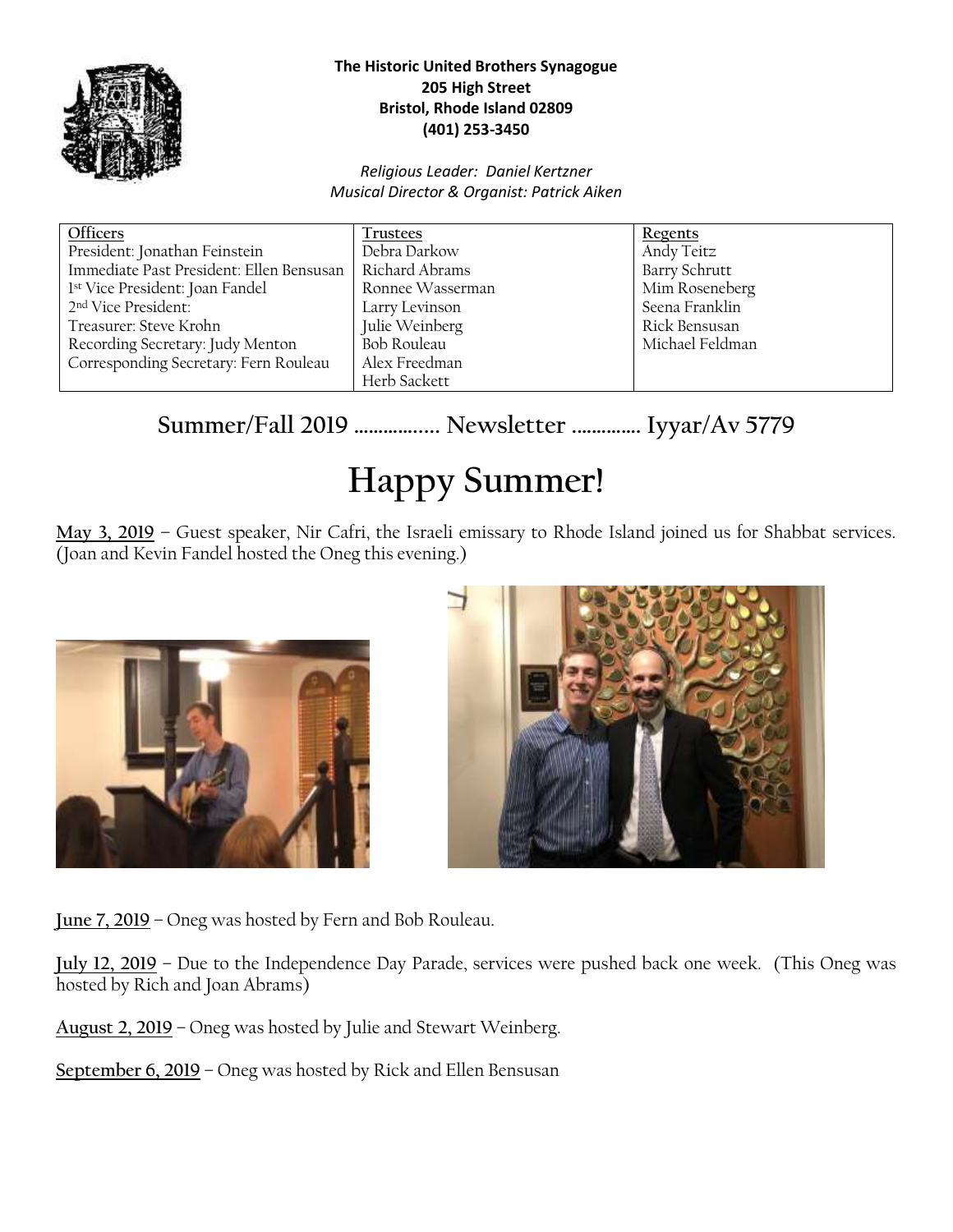#### **Presidents Message – Jonathan Feinstein**

I am pleased to provide my first newsletter "thoughts" as I have assumed the role of President for the Congregation. By way of background, I grew up in Providence, attended the Hebrew Day School (my father was one of the founders), before moving to East Greenwich for High School and attending URI for my undergraduate and graduate studies. I have been a Sr Principal at VHB a engineering, environmental consulting firm for the past 35 years where I have helped grow and advance our company along the East coast. My wife Carol grew up in South Kingstown, RI. and after her graduate studies in Library Science became a school librarian in North providence before we were married. We lived in East Greenwich and moved outside Boston as my company was growing and we needed to be close to our corporate headquarters. After living and growing our family (2 sons) in Ma (25 years) we moved back to Bristol RI 6 years ago to start a new chapter in our lives. Finding UBS around the corner from our house on Byfield St was a pleasant surprise! We have greatly enjoyed the new friends we have made at Temple and we have felt so blessed to have our new temple so close to our home. UBS has brought us a great sense of "community" and satisfaction since moving back to RI. The warmth of the congregation and services have become an important part of our lives and makes us very fortunate to be back in RI and most of all part of the UBS family.

I wish you and your families a wonderful holiday and Happy New Year!

Best Regards

Jonathan



#### **Daniel's Message (Daniel Kertzner, Religious Leader)**

As we head into fall, a throwback to summer with the comments below that I delivered at the Patriotic Exercises before the start of the Bristol 4th of July Parade this year. The questions posed in my remarks focus on the nation, but they are relevant on a personal level as we head into the High Holiday season. Just as democracy is never a thing done, our own growth as individuals and a community is always a thing we must be doing. Like the birthday of our country, may this birthday of the world call forth our best selves and highest ideals, and may we be blessed with the courage and strength to make them real in the coming year. L'Shanah Tovah.

Oh Guardian of life and liberty, we ask on this day of patriotic remembrances What do we desire for our country? How do we vision the land we love? Let it be a land where knowledge is free, Where the mind is without fear, and men and women hold their heads high, Where words come out from the depth of truth, Where tireless striving stretches its arms towards perfection, Where the mind is led forward into ever-widening thought and action, For democracy is never a thing done but always some thing that a nation must be doing. And into that heaven of freedom let our country awake, speedily and in our day.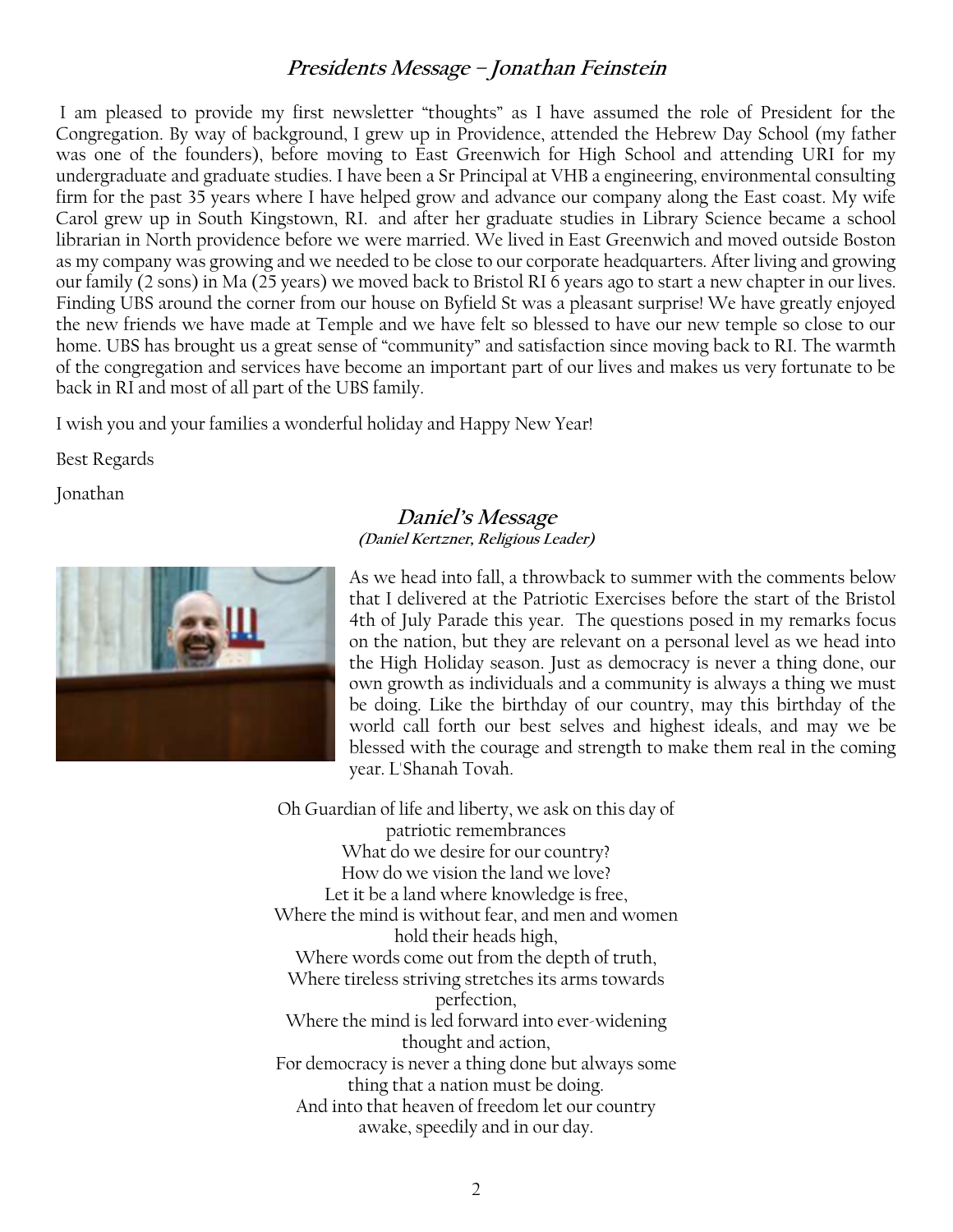#### **GIFTS OF CARING AND SHARING. "One who donates much charity becomes the richer for it."** UNITED BROTHERS GRATEFULLY ACKNOWLEDGES THE FOLLOWING SUPPORT

## **MEMORIAL FUND**

The Mah Jong Group in memory of Jerry Weiner Debra and Kevin Darkow in memory of Jerry Weiner Gloria Brody in memory of her cousin Selma Schlepps

## **YAHRZEIT FUND**

Herb Sackett in memory of his father Morris Sackett Jonathan Feinstein in memory of his mother Sarah B. Feinstein Carol Louison in memory of her father Charles L. Silverman Sylvia Greene in memory of her husband Howard S. Greene Sharon Fermon in memory of her great uncle William Benjamin Alfred Benjamin in memory of his father Samuel Benjamin Herb Sackett in memory of his sister Edna Sonkin Ronnee Wasserman in memory of her mother Sylvia Goldman Lewis Gold in memory of his grandfather Jacob Benjamin Sharon Fermon in memory of her great aunt Helen Benjamin Tarle Katherine Waite in memory of her stepfather John Godfrey Rich Abrams in memory of his father Jack Abrams Richard Mittleman in memory of his mother Marcia Mittleman Stanley Bleecker in memory of Rochelle Bleecker Carol Louison in memory of Joseph Louison Ronnee Wasserman in memory of her father Sheridan Goldman Joseph and Ruth Benjamin in memory of their daughter Tracey Benjamin Dr. Louis Hafken in memory of his uncle Irving Matusoff and parents Mary and Saul Hafken

#### **GENERAL FUND**

Mel and Arlene Landesberg Lois Graboys

#### **BUILDING FUND**

Herb Sackett, Anya Rader Wallack, Ari and Erin Lehrner, Edith Morin, Carol Louison, Paula Reynolds, Harold Gold, Alice and Lewis Gold

#### **CONDOLENCES TO**

Miriam Rosenberg on the passing of her mother Anna Miriam Meservey

## **WELCOME TO**

Ari Bensusan as a new member of our synagogue

## **THANK YOU-To the sponsors of our most recent Shabbat Onegs**

**May:** Joan and Kevin Fandel **June**: Fern and Bob Rouleau **July:** Rich and Joan Abrams **August:** Julie and Stewart Weinberg **September**: Rick and Ellen Bensusan